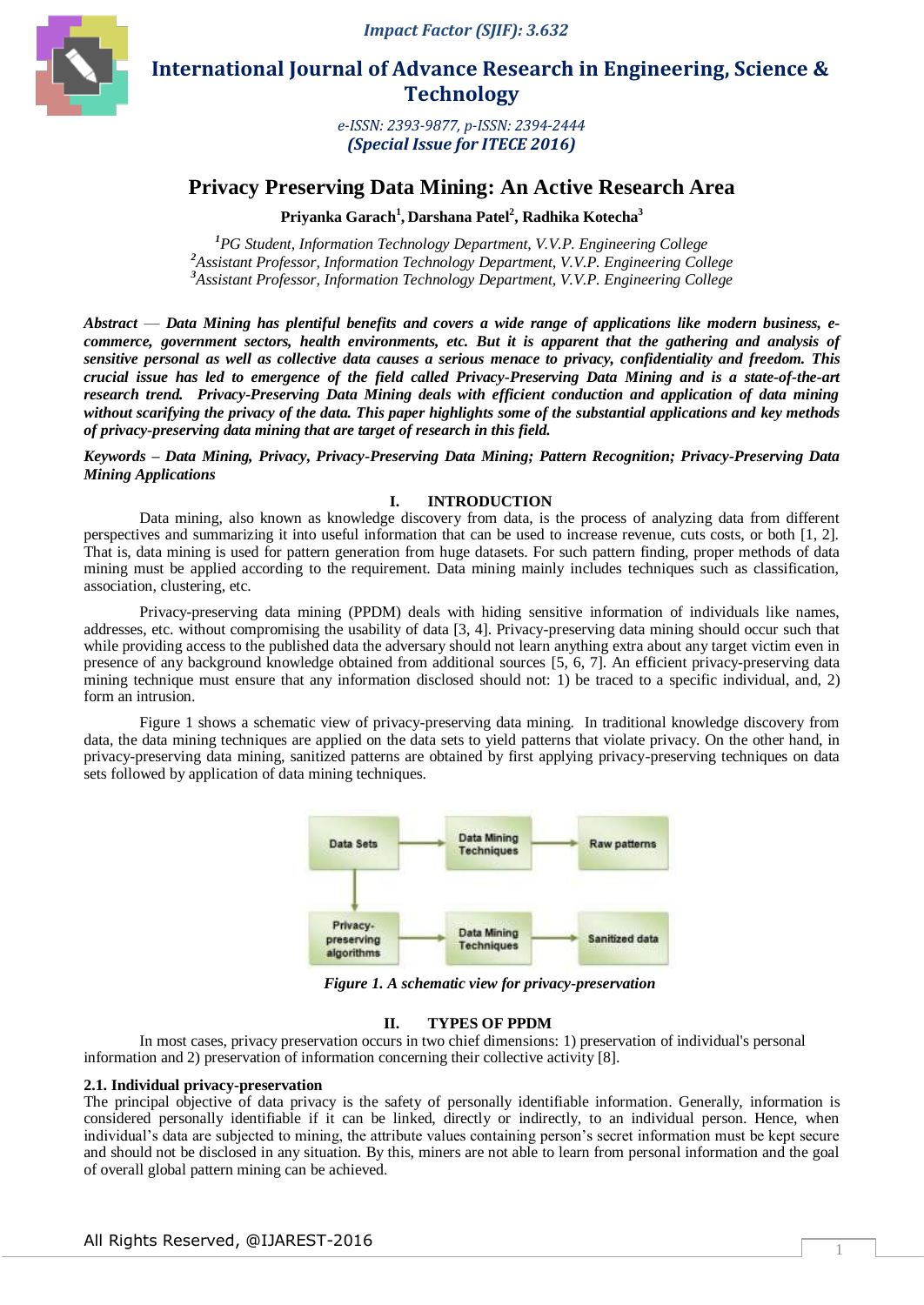### **2.2. Collective privacy preservation**

Protecting personal data may not be enough. Sometimes, we may need to protect against learning sensitive knowledge representing the activities of a group. The protection of sensitive knowledge is referred to as collective privacy preservation. As similar to statistical databases, the aim here is to prevent disclosure of confidential information, even when the aggregate information about groups is available, provided by security control mechanism. Another aim of collective privacy preservation is to protect personally identifiable information and at the same time it should also protect some patterns and trends that are not supposed to be discovered.

# **III. APPLICATIONS OF PRIVACY-PRESERVING DATA MINING**

Privacy-preserving data mining covers a wide range of applications that include: epidemics detection in medical field, attack prediction in bioterrorism, identity theft, watchlist problem in homeland security [3], identity protection in DNA databases for genomic privacy, link prediction in social network analysis, protecting identity disclosure while releasing public information. This section describes some of the major applications in details.

### **3.1. Credit card fraud detection**

Major risky frauds are occurring in the banking sector. Banks have massive amount of databases. From these databases, the precious business information can be identified. Credit card fraud detection is the process of identifying those transactions that are fraudulent into two classes of legitimate (genuine) and fraudulent transactions [9]. Credit card frauds can be broadly classified into three categories, that is, traditional card related frauds (application, stolen, account takeover, fake and counterfeit), merchant related frauds (merchant collusion and triangulation) and Internet frauds (site cloning, credit card generators and false merchant sites) [9].

As shown in figure 2, the dataset of credit card transaction contains valuable information like, IP address, proxy servers, email id, shipping address, average transaction amount, income of an individual. To detect the fraud in credit card transaction, firstly privacy-preserving techniques must be applied to the above dataset. The result obtained by this process is the sanitized data. Further, data mining techniques like classification are applied on this sanitized data to get the category of transaction, i.e., whether it is legitimate transaction (authenticate transaction) or it is fraudulent transaction (unauthenticated transaction).



*Figure 2. Privacy-preserving in credit card fraud detection*

### **3.2. Video-surveillance**

In the context of sharing video-surveillance data, the major threat is the usage of facial recognition software. Let's take an example of driving license database in which the facial images in videos can be matched to the facial images in a driver license database [3], as shown in figure 3. The simple solution to this problem is to totally black out each face. But as a result of this action, all the facial information will been removed. So a new optimal approach is discovered, which contains the use of selective downgraded image of the facial information so that it confines the ability of facial recognition software to consistently spot the exact face and at the same time maintain facial details in images [10]. The algorithm is referred to as *k*-same, and the key is to identify faces which are somewhat similar, and then construct new faces which construct combinations of features from these similar faces [3]. Thus, the identification of an individual remains hidden to a definite amount, while the usefulness of video is preserved, as shown in figure 4. This approach is somewhat similar to k-anonymity approach.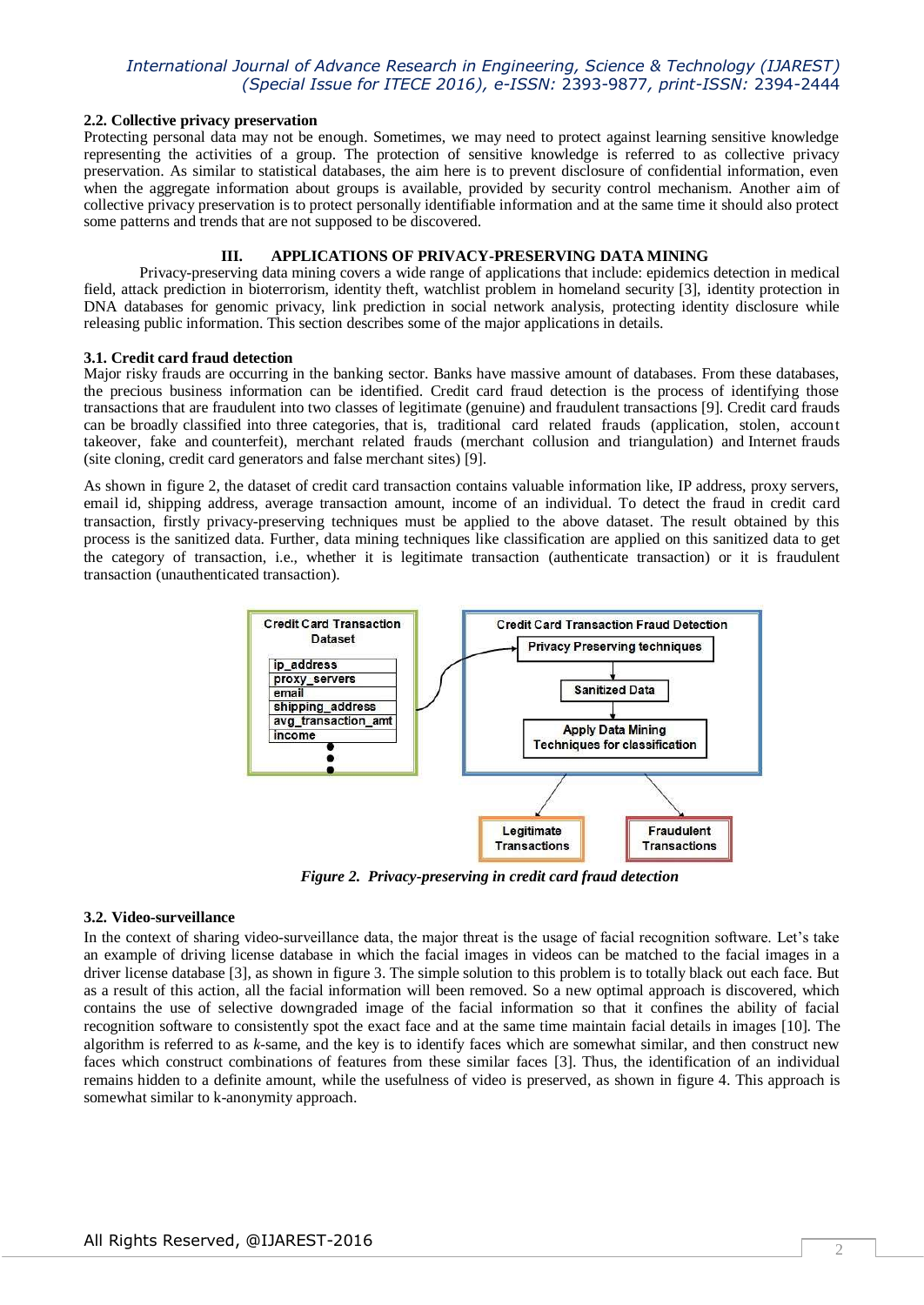

*Figure 3. Privacy violated in video surveillance*



*Figure 4. Privacy-preserved in video surveillance*

# **IV. PRIVACY-PRESERVING DATA MINING METHODS**

The methodologies used in privacy-preserving data mining protect the data from the theft and disclosure and in parallel maintains the originality of mining results. Taxonomy of different PPDM techniques is shown in figure 5, and their brief information are as follows [11, 12, 13, 14, 15, 16, 17, 18, 19, 20]:



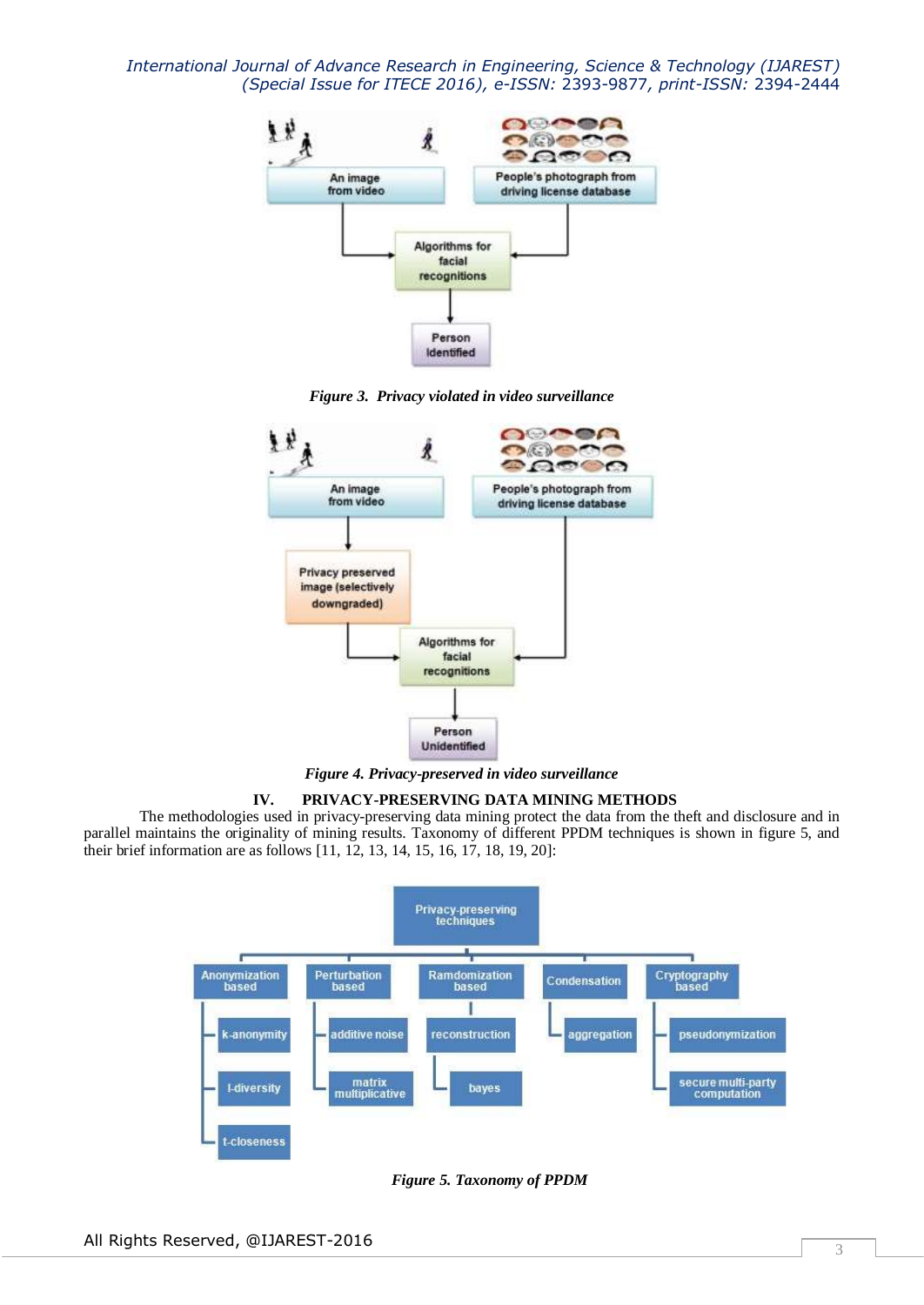## **4.1. Anonymization**

Anonymization is an approach where identity or sensitive data about record owners are to be kept unidentified, parallely assuming that sensitive data should be conserved for analysis.

### **4.2. Perturbation**

In this technique, the original values of data set are changed with some unreal data values so that the result obtained from the perturbed data does not differ from the statistical information computed from the original dataset.

## **4.3. Randomization**

In this technique, the data of available dataset is twisted in a manner that it proves better than a pre-defined threshold, whether the data from users includes accurate information or inaccurate one. The information acknowledged by every single user is twisted and on the other side, if there exits huge number of users, the collective information of these users contains a good quantity of accuracy.

### **4.4. Condensation**

This approach forms, unnatural group of data in the data set, called clusters and then generates pseudo-data from the statistics of these clusters. The constraints on the cluster are defined in terms of size.

### **4.5. Cryptography**

This method is based on a special encryption protocol known as Secure Multiparty Computation (SMC) technology. Encryption is performed on original data values. Although cryptographic techniques ensure that the transformed data is precise and secure but this approach fails to deliver when more than a few parties are involved.

### **V. RESEARCH DIRECTIONS**

Due to its large number of applications, privacy-preserving data mining is done through several methods as described in above sections. This set of applications and methods gives way to several research opportunities. Some of which are: privacy-preserving classification and association of distributed data, optimization of existing privacypreserving data mining using soft computing methods, privacy-preserving mining of high dimensional data, privacypreserving big data mining, privacy-preserving data stream mining, optimizing techniques of privacy-preserving data publishing, changing the results of data mining applications to preserve privacy, etc.

# **VI. CONCLUSION**

Privacy-preserving data mining is one of the growing fields of research these days. The main objective of privacy-preserving data mining is to protect the privacy of certain sensitive information from third parties or intruders while maintaining the usefulness of data for performing various mining tasks. This paper covers the fundamentals and basic methods of privacy-preserving data mining and provides details as well as diagrammatic representation of the prominent applications of privacy-preserving data mining. A number of key research directions in this field are also highlighted. Detailed study of the mentioned privacy-preserving data mining methods, analyzing which method is suitable for specific data mining applications and exploring the research directions will be the target for future work.

### **REFERENCES**

- [1] P.Tan, M. Steinbach, V. Kumar, Introduction to Data Mining, 1<sup>st</sup> ed., Addison-Wesley Longman Publishing, Co., Inc., 2005.
- [2] J. Han, M. Kamber, Data Mining: Concepts and Techniques, Morgan Kaufmann Publishers Inc., 2005
- [3] C. Aggarwal, P. Yu, "A General Survey of Privacy-Preserving Data Mining Models and Algorithms", Springer, pp. 11-52, 2008.
- [4] S. Taneja, S. Khanna, S. Tiwalia, "A Review on Privacy Preserving Data mining: Techniques and research challenges", International Journal of Computer Science and Information Technologies, vol. 5, 2014.
- [5] B. Fung, K. Wang, R. Chen, P. Yu, "Privacy-Preserving Data Publishing: A Survey Of Recent Developments", ACM Computing Surveys, June 2010.
- [6] J. Vaidya, Christopher, W. Clifton, Y. Zhu, "Privacy Preserving Data Mining", Springer, 2006
- [7] R. Aggrawal, "Privacy Preserving Data Mining", ACM SIGMOD Record, vol 29, no.2, pp. 439-450, June 2000.
- [8] S. Oliveira, "Data Transformation for Privacy-Preserving Data Mining", 2005
- [9] F. Ogwueleka, "Data Mining Application in credit card fraud detection system", Journal of Engineering Science and Technology, vol. 6, no.3, 2011.
- [10] E. Newton, L. Sweeney, B Malin, "Preserving Privacy by De-identifying Facial Images", IEEE Transactions on Knowledge and Data Engineering, February 2005.
- [11] G. Nayak, S. Devi, "A Survey On Privacy Preserving Data Mining: Approaches And Techniques", in International Journal Of Engineering Science And Technology, March-2011.
- [12] H. Vaghashia, A. Ganatra, "A Survey: Privacy Preservation Techniques in Data Mining", International Journal of Computer Applications, vol. 119, no.4, June 2015.
- [13] K. Saranya, K. Premalatha, S. Rajasekar, "A Survey son Privacy Preserving Data Mining", 2<sup>nd</sup> IEEE International conference on electronics and communication system, 2015.